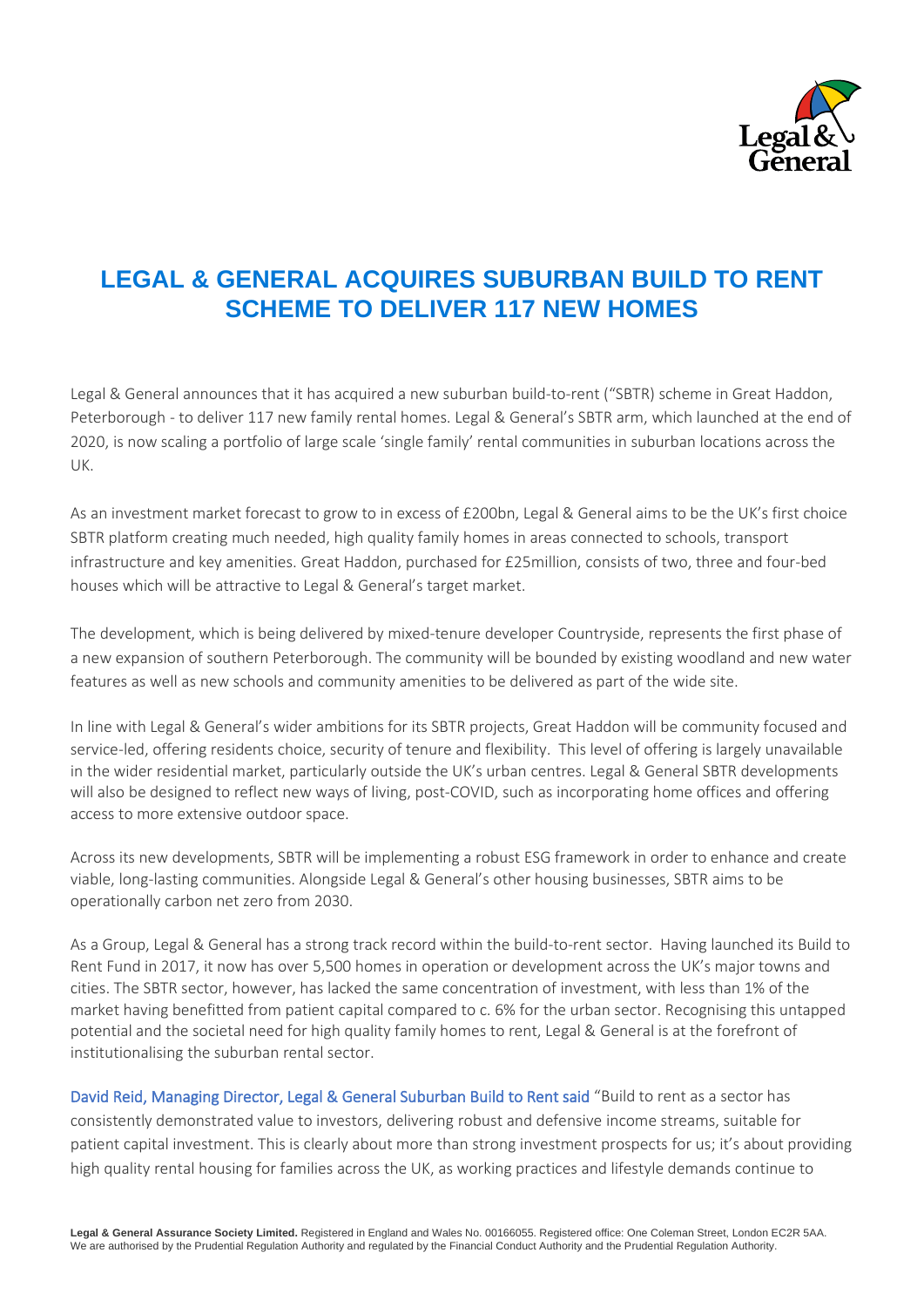evolve. We are delighted to be developing our first scheme with Countryside to meet these aims and look forward to working with Countryside in future."

Matt Bench, Chief Investment Officer at Countryside said "As a mixed-tenure developer, providing quality homes that meet requirements for a wide range of different individuals is important to us. As well as offering options that help families get on the property ladder, suburban build-to-rent homes such as those available at Great Haddon will combine great places to live in an attractive, family-friendly setting with high standards of management and service. We're excited to be working with Legal & General and bringing this suburban build-torent scheme to life."

## **ENDS**

## **Further information**

**Lauren Kemp Senior Communications Manager, Legal & General Capital 07946514627 [Lauren.Kemp@lgim.com](mailto:Lauren.Kemp@lgim.com)**

## **Notes to editors**

#### Legal & General Capital

Legal & General Capital (LGC) is Legal & General Group's alternative asset platform, creating assets for Legal & General Retirement and third-party clients in order to achieve improved risk-adjusted returns for our shareholders.

LGC has built its market leading capabilities in a range of alternative assets, delivering depth of resource, track record and intellectual property. Investing in the real economy and creating alternative assets that deliver a tangible societal impact, its purpose is to invest society's capital for society's benefit. LGC's investments have been vertically integrated and include: residential property; specialist commercial real estate; clean energy; alternative credit; and venture capital.

As LGC's capability to create alternative assets continues to grow, it will not only continue to expand its balance sheet but also to create alternative assets for third party investors. Many of these investors have the same aims, namely to create assets to back pensions with an improved yield or to create assets with strong growth prospects but with low correlation to equities performance.

L&G has invested over £30bn in levelling-up regional economies, including through major regeneration schemes in Cardiff, Newcastle and Salford. Legal & General recently made a commitment to enable all new homes across its portfolio to operate at net zero carbon emissions by 2030, including Legal & General Modular Homes, CALA Group, Legal & General Affordable Homes, Build to Rent and Later Living.

#### Legal & General Group

Established in 1836, Legal & General is one of the UK's leading financial services groups and a major global investor, with international businesses in the US, Europe, Middle East and Asia. With over £1.24 trillion in total assets under management, we are the UK's largest investment manager for corporate pension schemes and a UK market leader in pension risk transfer, life insurance, workplace pensions and retirement income.